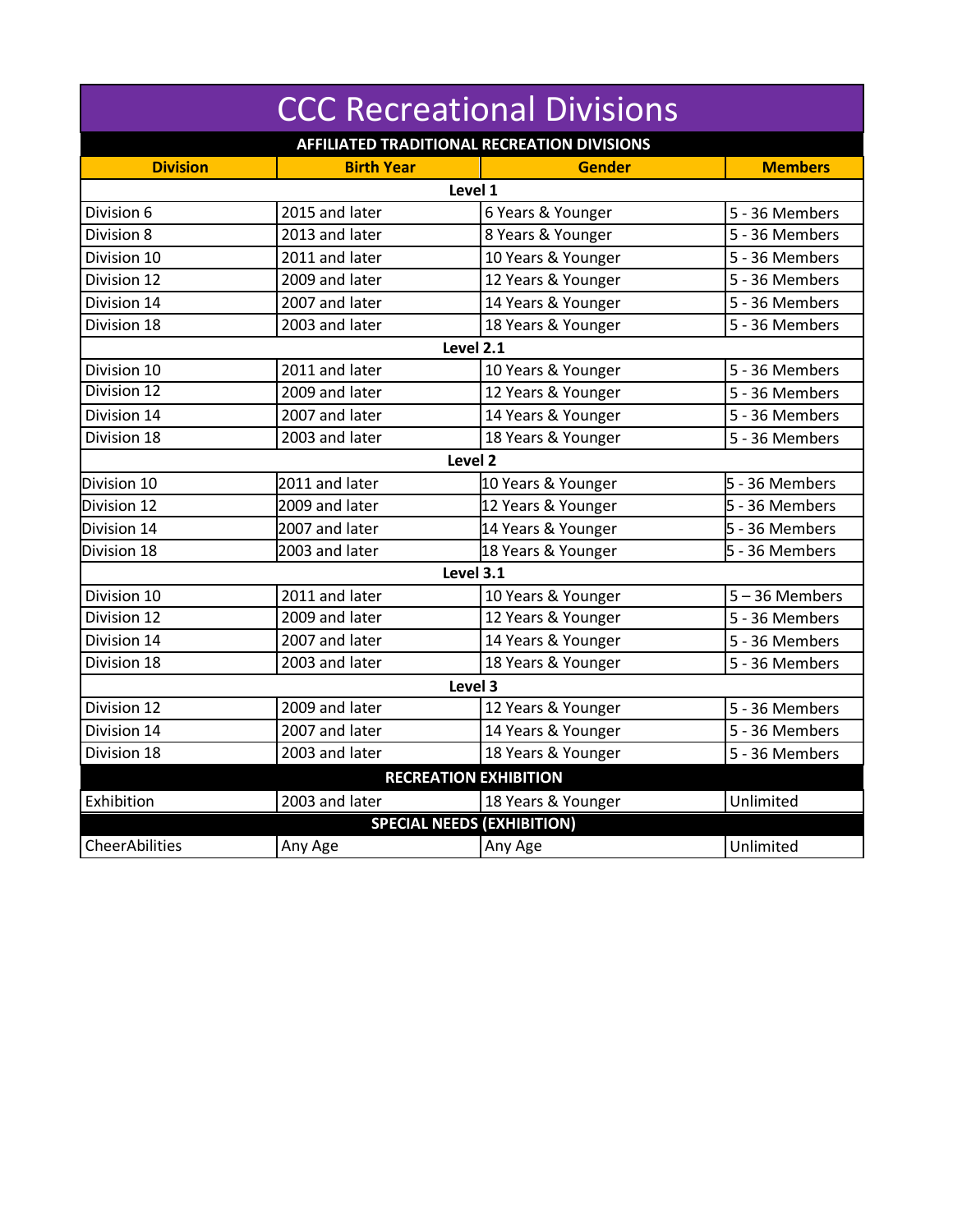| <b>CCC Recreational Divisions</b>               |                |                                      |                |  |  |  |
|-------------------------------------------------|----------------|--------------------------------------|----------------|--|--|--|
| NON-AFFILIATED/PERFORMANCE RECREATION DIVISIONS |                |                                      |                |  |  |  |
| <b>Division</b>                                 | <b>Ages</b>    | <b>Gender</b>                        | <b>Members</b> |  |  |  |
|                                                 | Level 1        |                                      |                |  |  |  |
| NA* - Division 6                                | 2015 and later | 6 Years & Younger                    | 5 - 36 Members |  |  |  |
| NA* - Division 8                                | 2013 and later | 8 Years & Younger                    | 5 - 36 Members |  |  |  |
| NA* - Division 10                               | 2011 and later | 10 Years & Younger<br>5 - 36 Members |                |  |  |  |
| NA* - Division 12                               | 2009 and later | 12 Years & Younger<br>5 - 36 Members |                |  |  |  |
| NA* - Division 14                               | 2007 and later | 14 Years & Younger                   | 5 - 36 Members |  |  |  |
| NA* - Division 18                               | 2003 and later | 18 Years & Younger                   | 5 - 36 Members |  |  |  |
| Level 2.1                                       |                |                                      |                |  |  |  |
| NA* - Division 10                               | 2011 and later | 10 Years & Younger                   | 5 - 36 Members |  |  |  |
| NA* - Division 12                               | 2009 and later | 12 Years & Younger                   | 5 - 36 Members |  |  |  |
| NA* - Division 14                               | 2007 and later | 14 Years & Younger                   | 5 - 36 Members |  |  |  |
| NA* - Division 18                               | 2003 and later | 18 Years & Younger                   | 5 - 36 Members |  |  |  |
| Level <sub>2</sub>                              |                |                                      |                |  |  |  |
| NA* - Division 10                               | 2011 and later | 10 Years & Younger                   | 5 - 36 Members |  |  |  |
| NA* - Division 12                               | 2009 and later | 12 Years & Younger                   | 5 - 36 Members |  |  |  |
| NA* - Division 14                               | 2007 and later | 14 Years & Younger                   | 5 - 36 Members |  |  |  |
| NA* - Division 18                               | 2003 and later | 18 Years & Younger                   | 5 - 36 Members |  |  |  |
|                                                 | Level 3.1      |                                      |                |  |  |  |
| NA* - Division 10                               | 2011 and later | 10 Years & Younger                   | 5 - 36 Members |  |  |  |
| NA* - Division 12                               | 2009 and later | 12 Years & Younger                   | 5 - 36 Members |  |  |  |
| NA* - Division 14                               | 2007 and later | 14 Years & Younger                   | 5 - 36 Members |  |  |  |
| NA* - Division 18                               | 2003 and later | 18 Years & Younger                   | 5 - 36 Members |  |  |  |
| Level 3                                         |                |                                      |                |  |  |  |
| NA* - Division 12                               | 2009 and later | 12 Years & Younger                   | 5 - 36 Members |  |  |  |
| NA* - Division 14                               | 2007 and later | 14 Years & Younger                   | 5 - 36 Members |  |  |  |
| NA* - Division 18                               | 2003 and later | 18 Years & Younger                   | 5 - 36 Members |  |  |  |
| Level 4.2                                       |                |                                      |                |  |  |  |
| NA* - Division 18                               | 2003 and later | 18 Years & Younger                   | 5 - 36 Members |  |  |  |
| Level 4                                         |                |                                      |                |  |  |  |
| NA* - Division 14                               | 2007 and later | 14 Years & Younger                   | 5 - 36 Members |  |  |  |
| NA* - Division 18                               | 2003 and later | 18 Years & Younger                   | 5 - 36 Members |  |  |  |
| <b>RECREATION EXHIBITION</b>                    |                |                                      |                |  |  |  |
| Exhibition                                      | 2003 and later | Female / Male                        | Unlimited      |  |  |  |
| <b>SPECIAL NEEDS (EXHIBITION)</b>               |                |                                      |                |  |  |  |
| CheerAbilities                                  | Any Age        | Female/Male                          | Unlimited      |  |  |  |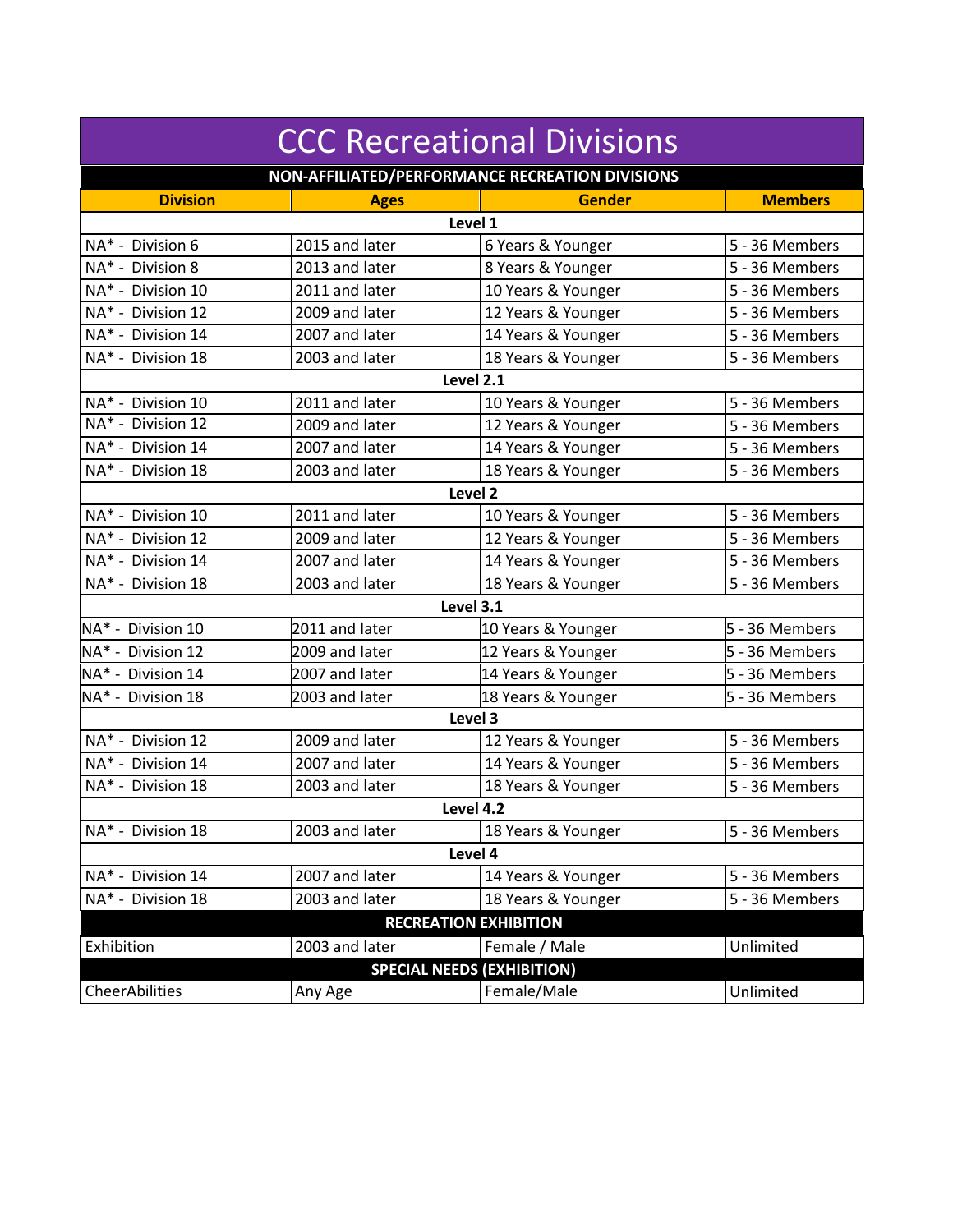| <b>RECREATIONAL DANCE</b>    |                    |               |                |  |  |  |  |
|------------------------------|--------------------|---------------|----------------|--|--|--|--|
| <b>Division</b>              | <b>Ages</b>        | <b>Gender</b> | <b>Members</b> |  |  |  |  |
| Division 6 (Any Style)       | 6 Years & Younger  | Female / Male | $5+$           |  |  |  |  |
| Division 6 Hip-Hop           | 6 Years & Younger  | Female / Male | $5+$           |  |  |  |  |
| Division 8 (Any Style)       | 8 Years & Younger  | Female / Male | $5+$           |  |  |  |  |
| Division 8 Hip-Hop           | 8 Years & Younger  | Female / Male | $5+$           |  |  |  |  |
| Division 10 (Any Style)      | 10 Years & Younger | Female / Male | $5+$           |  |  |  |  |
| Division 10 Hip-Hop          | 10 Years & Younger | Female / Male | $5+$           |  |  |  |  |
| Division 12 (Any Style)      | 12 Years & Younger | Female / Male | $5+$           |  |  |  |  |
| Division 12 Hip-Hop          | 12 Years & Younger | Female / Male | $5+$           |  |  |  |  |
| Division 14 (Any Style)      | 15 Years & Younger | Female / Male | $5+$           |  |  |  |  |
| Division 14 Hip-Hop          | 15 Years & Younger | Female / Male | $5+$           |  |  |  |  |
| Division 18 Open (Any Style) | 18 Years & Younger | Female / Male | $5+$           |  |  |  |  |
| Division 18 Hip-Hop          | 18 Years & Younger | Female / Male | $5+$           |  |  |  |  |